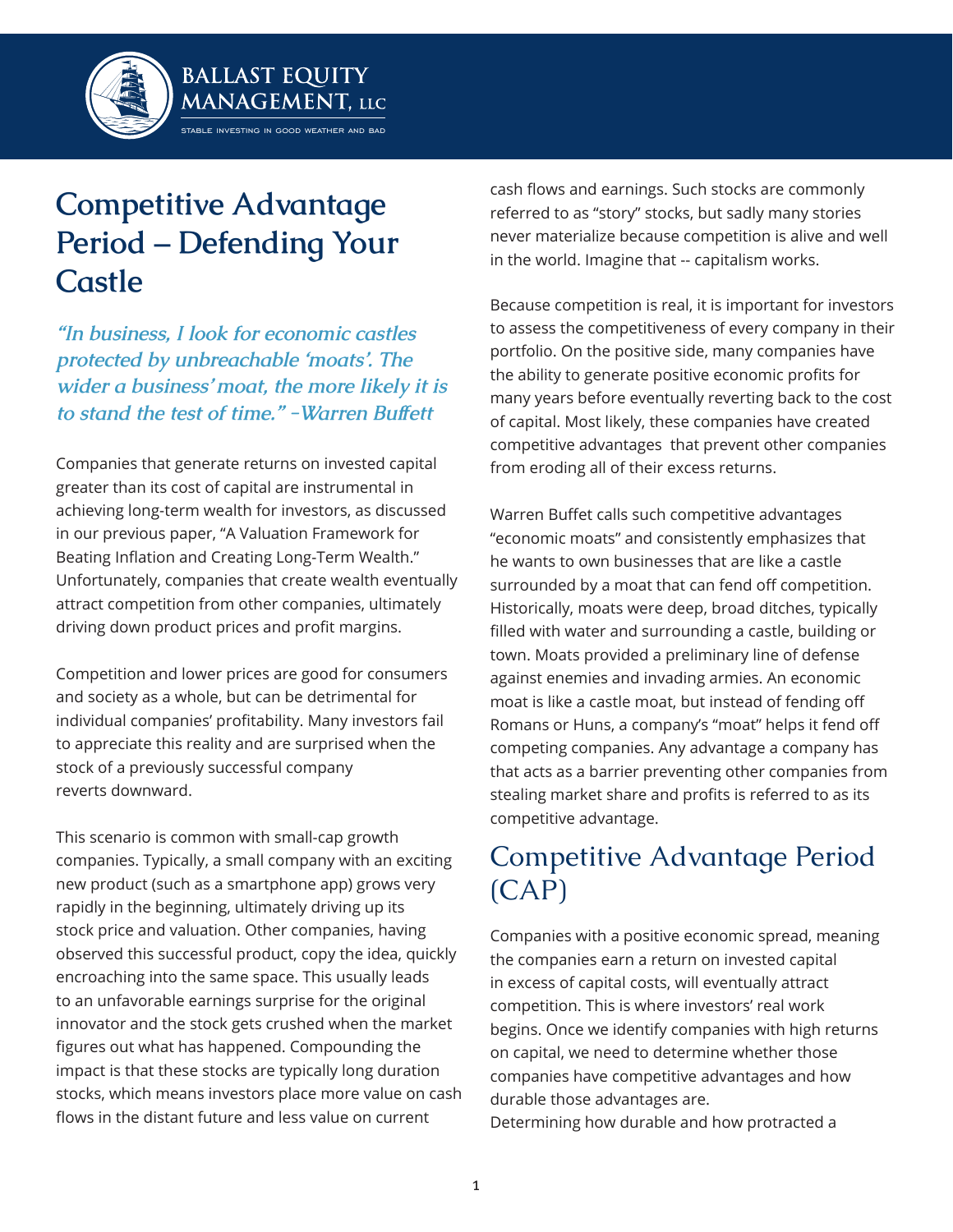company's Competitive Advantage Period (CAP) will be is key to successful valuation. We want a CAP that lasts far more than a year or two. Ideally, we want CAPs that last 10, 15 or even 20 years. Stocks with long CAPs that are bought at reasonable valuations can produce attractive returns and great wealth for investors well into the future. Companies with long CAPs should trade at higher multiples than their peers. However, many companies with short CAPs trade at high multiples due to the market's infatuation with earnings growth and story stocks.

### *"In spite of CAP's importance in the analytical process—it remains one of the most neglected components of valuation." - (Mauboussin, et al., 1997).*

Companies with long CAPs can be held for many years, thereby reducing trading costs, capital gains taxes, and market timing mistakes. High CAP stocks are justly labeled "sleep at night" stocks. For example, suppose a company like Coca-Cola misses an earnings estimate. Immediately, analysts publish negative reports, causing investors to panic and sell the stock. But investors who did their homework know that Coke has a very long competitive advantage period due to its tremendous brand identity and scale. These investors are likely to recognize the stock's decline as a buying opportunity. In contrast, if a speculative technology company misses its earnings, investors would need to quickly determine whether new entrants had broken through and permanently reduced the company's future prospects and profitability. A strong business does not survive from quarter to quarter, and one bad earnings announcement should not change the long-term outlook of a quality company with high future economic profits.

The concept of CAP is not new. In fact, it dates back to 1961, when Modigliani & Miller wrote their paper, "Dividend Policy, Growth, and the Valuation of Shares." In this paper, they asserted that a company's special investment opportunities would not last in perpetuity, but over some finite interval. They defined CAP as follows:

Value = 
$$
\frac{NOPAT}{V}
$$
 +  $\frac{I(R - WACC)CAP}{(WACC) (1 + WACC)}$ 

**Rearranging terms, this gives,**

$$
CAP = (Value * WACC - NOPAT) (1 + WACC)
$$
  
I (R - WACC)

*where,*

**CAP = Competitive Advantage Period NOPAT = Net Operating Profit After Tax WACC = Weighted Average Cost Of Capital**

**I = Annualized New Investment in Working and Fixed Capital**

**R = Rate of Return on Invested Capital**

In his 1997 paper, "CAP – The Neglected Value Driver," Michael Mauboussin points out that as time goes on, competitive forces drive returns to a level approaching the cost of capital. He graphically illustrates CAP in three figures very similar to Figures 1, 2 and 3 below, where the vertical axis is the percentage of economic profits (return on invested capital less the cost of capital) and the horizontal axis is time. The shaded area under the curve represents the incremental value that management has created for shareholders. As we explain in our paper, "A Valuation Framework for Beating Inflation and Creating Long-Term Wealth," this is what the market should focus on in order to determine whether or not management creates or destroys value over time.

When creating a discounted Economic Profits Model, investors should estimate how long the CAP will last. To effectively do this, one must assess the competitive dynamics of the industries in which the company competes. The most commonly used framework, and we believe the gold standard for this analysis, is Michael Porter's five competitive forces. Porter was a pioneer in the development of competitive strategy in his revolutionary 1980 book "Competitive Strategy: Techniques for Analyzing Industries and Competitors." (Porter, 1980). We intend to dive deeper into the topic of competitive dynamics in our next paper. In the meantime, Porter's five forces can be summarized as follows: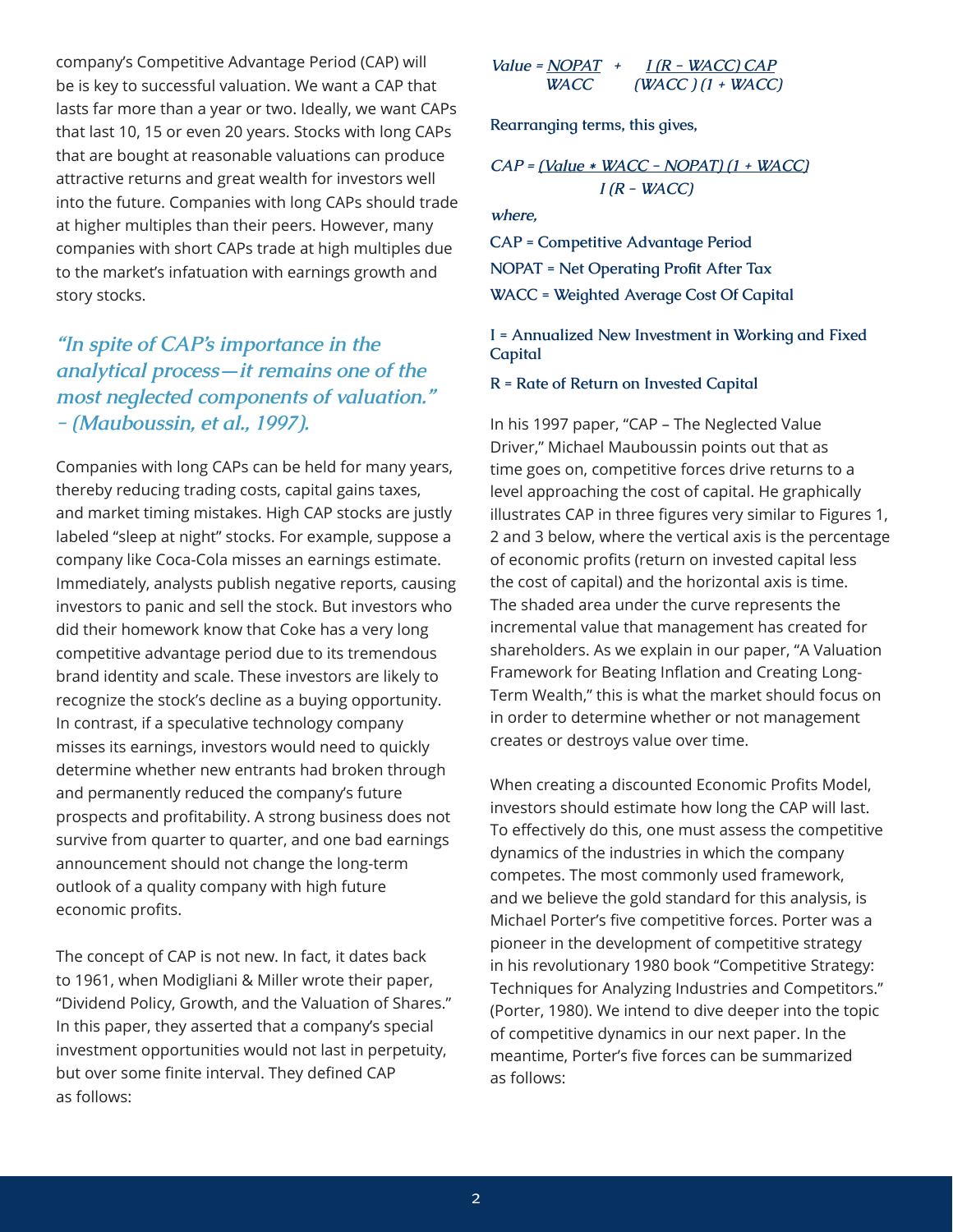- **1. Threat of new entrants** the higher the barriers to entry, the longer the CAP and vice versa
- **2. Threat of substitutes**  the lower the threat of substitutes, the longer the CAP
- **3. Bargaining power of customers**  the lower the customers' bargaining power, the longer the CAP
- **4. Bargaining power of suppliers** the lower the suppliers' bargaining power, the longer the CAP
- **5. Industry rivalry**  the lower the industry rivalry, the longer the CAP

### Short Competitive Advantage Period

A Short Competitive Advantage Period (in Figure 1 five years) would be typical for industries that exhibit traits of perfect competition. Perfect competition is a theoretical market structure used as a benchmark against which real-life market structures are compared. In real life, the industry that most closely resembles perfect competition – and would, therefore, exhibit short to no CAP – is agriculture. A farmer goes to market with corn or wheat and takes whatever price the commodity sells for on the exchange. Because the farmer's crop is identical to all others, the farmer cannot affect the price. No one farmer has a large market share, and no matter how much a farmer sells

into the market, it will not change the price. In such a market, it would be difficult if not impossible for any individual farmer to gain any type of competitive advantage versus other farmers. Under perfect competition, there are many buyers and sellers, and prices reflect supply and demand. Consumers have many substitutes if the product or service they wish to buy becomes too expensive or quality falls short. For example, if beef is too expensive, consumers can switch to chicken or pork. Furthermore, new firms can easily enter the market, increasing competition. If corn is more profitable than soybeans, a farmer can switch between plants each year. Companies earn just enough profit to stay in business and no more. If farmers were able to earn excess profits, other companies would enter the market or switch crops and drive profits back down to the bare minimum. If prices remain too low for a period of time, farmers would get out of the market or switch to more profitable crops. Companies that sell commodity type products with no specific attributes will earn no economic profits and operate at or near the industry cost of capital. Thus, their competitive advantage period is virtually non-existent.

Other industries operate with very short CAPs. An example is electronics manufacturing services (EMS). The EMS industry resides at the bottom of



### *Figure 1- Short Competitive Advantage Period*

*Source: Ballast Equity*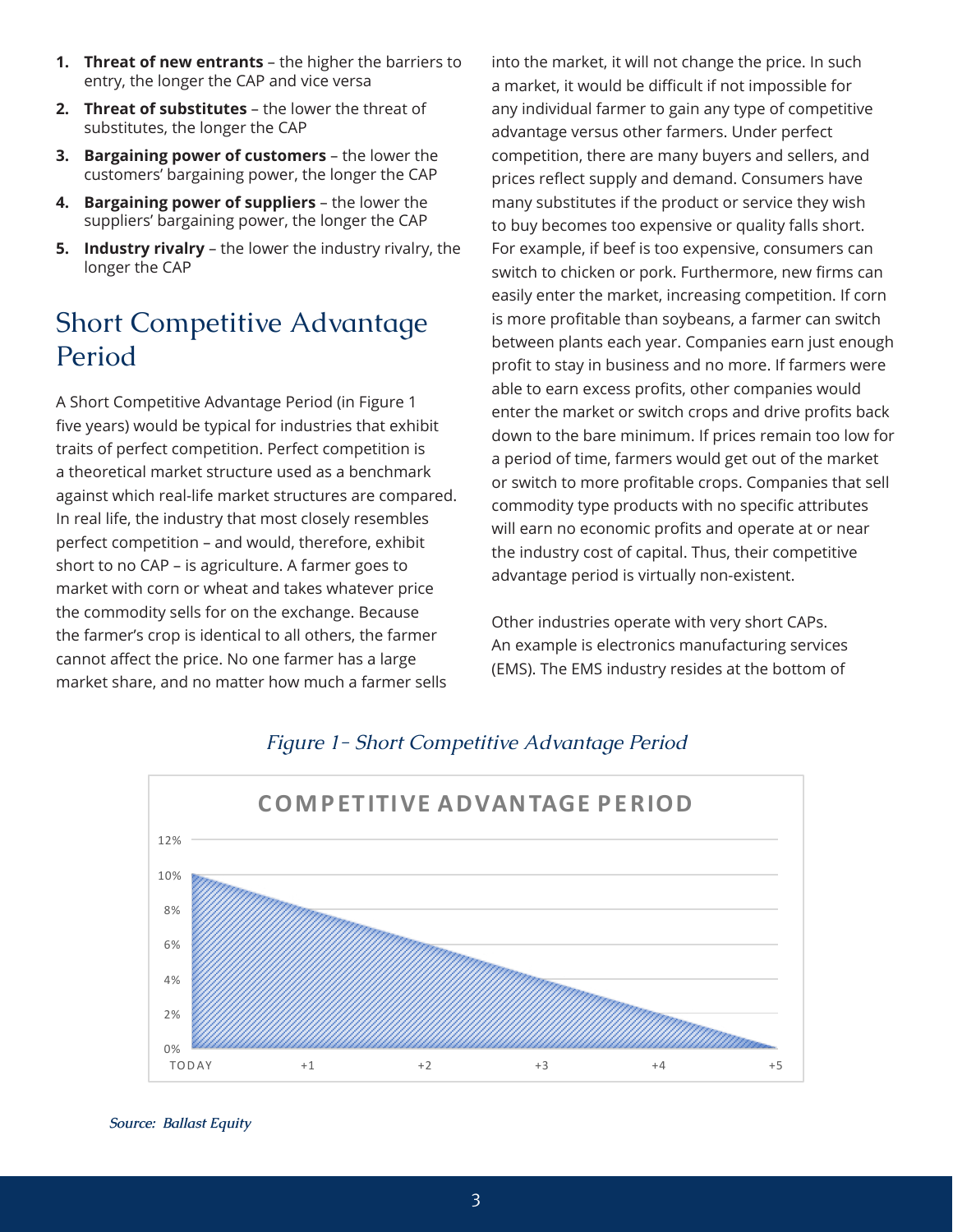the technology supply chain due to low technology differentiation, aggressive bidding for new business programs, and inferior margins. Barriers to entry in EMS are very low, allowing countless competitors across the globe to compete for business. Customers, therefore, hold considerable negotiating leverage and continually demand more services and/or lower prices to retain their business. As a result, EMS firms, such as Sanmina, Flextronics and Jabil, compete largely on price, which limits their ability to improve profitability and earn their cost of capital.

The EMS industry faces a vicious environment where firms are continually required to provide more services for less money. Such unfavorable dynamics keep a ceiling on the profitability potential of competitors within this industry. As a result, many EMS companies find it increasingly difficult to generate returns above their cost of capital. Competitive advantages are very difficult to obtain in the EMS industry, which means that even a five-year CAP might be generous.

### Long Competitive Advantage Period

At the opposite end of the CAP spectrum is a monopoly,

where a single company or group owns all or nearly all of the market for a given type of product or service. By definition, monopoly is characterized by an absence of competition, often resulting in high prices and possibly inferior products due to lack of incentive for innovation. There are very few true monopolies in real life. Utilities are considered monopolies if there is only one provider in a certain area, but even here, government typically regulates what the utility is able to charge. Such monopolies may enjoy very long competitive advantage periods, but would still achieve slim excess returns above the cost of capital. For individual companies, the best strategy is to position themselves in a profitable industry with some type of advantage to stifle competition.

Figure 2 shows how the CAP may last well into the future if a company possesses a competitive advantage that makes it hard for competitors to copy. The value creation period (shaded area) is much longer for this type of company.

An example of an industry with a long CAP is the system software industry, which exhibits significant competitive advantages due to high switching costs. Companies possess this advantage if buyers face significant inconvenience or expense to change



#### *Figure 2 – Long Competitive Advantage Period*

*Source: Ballast Equity*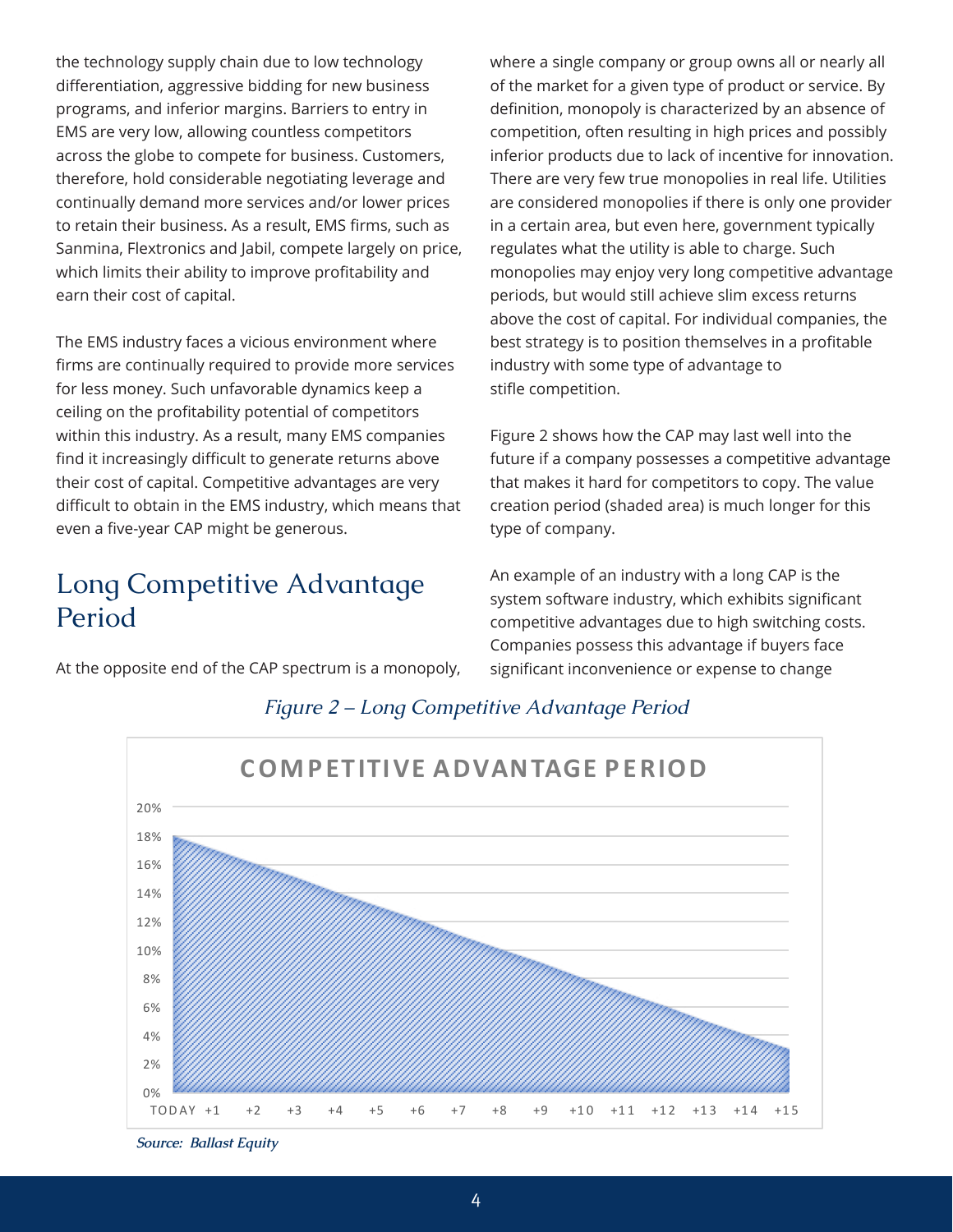

#### *Figure 3 – Common Competitive Advantage Period*

#### *Source: Ballast Equity*

from their products to another provider. In such cases, a competitor would have to offer substantial improvement in price or performance to motivate users to make a change. Consider how difficult it would be to switch your Microsoft Windows to a competitor's operating system. It most likely isn't worth the hassle for any potential savings or expanded capability.

High switching costs are an example of a barrier than can act as a moat, protecting a company from competition. These one-time costs for a buyer switching from one supplier's product to another's may include employee training costs, the price of new equipment, time invested in testing or qualifying a new product, need for technical expertise, product redesign, and lost production during a transition from one product to another. The higher these costs, the less prospect of a customer switching to another supplier. This is why customers tend to stick with their current technology and grudgingly pay yearly increases in maintenance or subscriber fees.

### Typical Competitive Advantage Period

In the real world, the CAP period may not be as uniform as the theoretical presentations in Figures 1 and 2.

Rather, Figure 3 may be a more realistic representation. A company may have negative economic profits in the early stages as it invests heavily in new projects. Economic profits then eventually turn positive for a number of years as returns on those projects pay off. Then eventually economic profits revert back toward the cost of capital as the company matures or other competitors enter the industry. This is similar to a typical business cycle

### Conclusion

In practice, it can be difficult to pinpoint a specific numerical value for CAP. Nonetheless, qualitatively, CAP is extremely useful in the development of financial models. Attention to CAP forces analysts to carefully consider where a company and its industry are in the business life cycle. Awareness of CAP also places greater focus on the competitive landscape. We know that for the vast majority of companies, return on invested capital tends to converge toward their cost of capital over time. Carefully assessing an industry's competitive landscape and weighing the sustainability of a company's CAP can greatly improve the efficacy of a valuation model, thereby improving long-term portfolio returns.